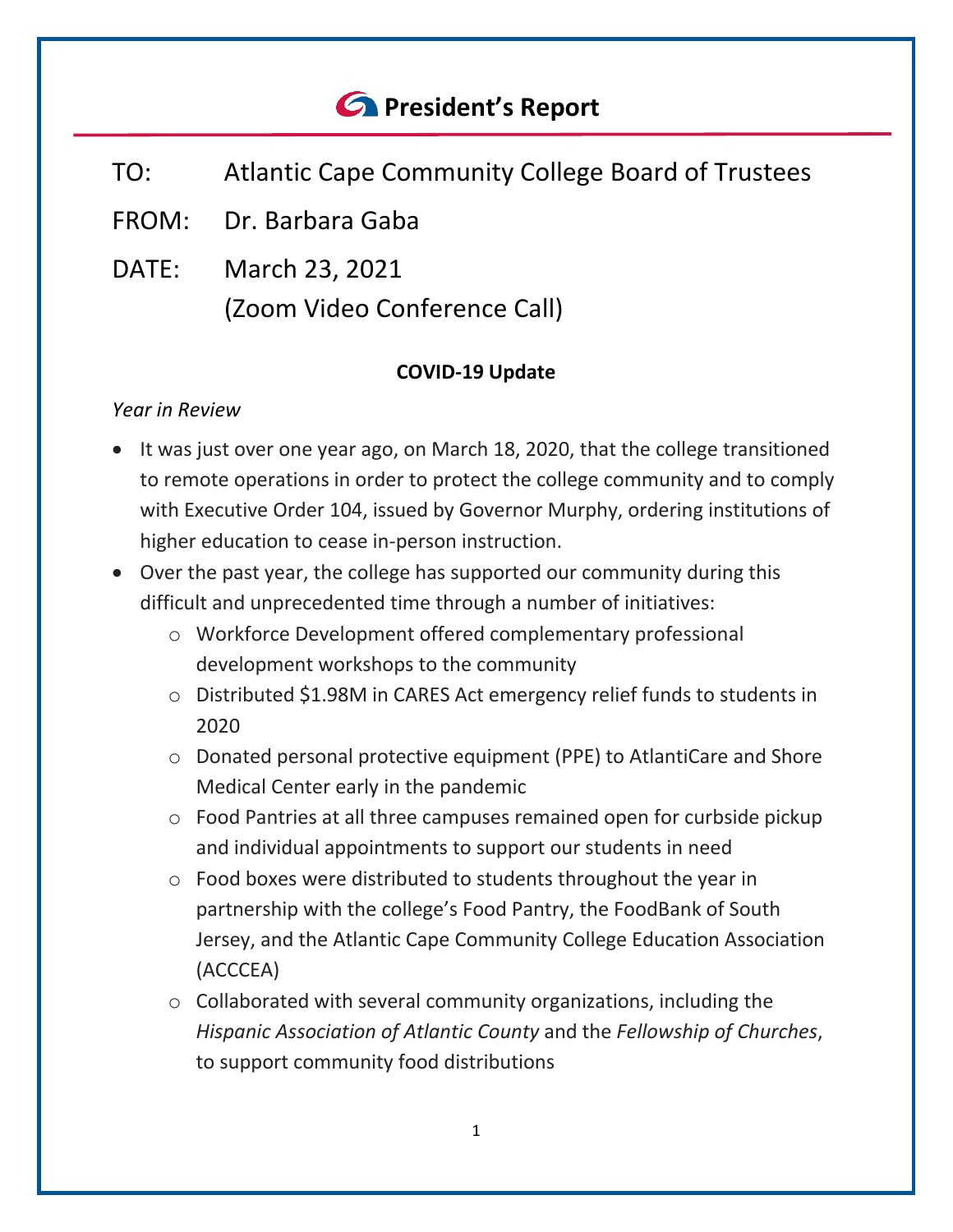- o "Food for Finals" event in December 2020 provided meals for students on campus at the Worthington Atlantic City and Mays Landing campuses
- o Alumni Association delivered cookies to staff at local hospitals
- o In 2020 the college purchased and issued to students in need over \$14,600 in gift cards to local grocery stores
- o Hosted the first vaccination site in Atlantic County at the Mays Landing Campus
- o Nursing students served their clinical rotations at the Mega Vaccination Site at the Atlantic City Convention Center
- o The *Student Laptop Loaner Program* helped to ensure that all students had laptops, webcams, and internet access
- o A Pass/Withdrawal grading option was created for students for Spring 2020 due to the challenges of moving from face-to-face instruction to online instruction
- o The Academy of Culinary Arts prepared several "cooking at home" videos for the community during lockdown
- o Offered "Let's Talk Tuesdays" for students, focusing initially on mental health issues
- o Hosted socially-distanced outdoor events for the community

#### *Nursing Students at Mega Vaccination Site*

- Atlantic Cape nursing students have been assisting at the Mega Vaccination Site at the Atlantic City Convention Center and were featured in an article which appeared on the front page of the March 6 issue of the *Press of Atlantic City*, as well as a video on the Press' website. The article and video detailed the student's experiences as COVID-19 vaccinators at the Mega Vaccination Site in Atlantic City.
- The college received a letter from a member of the community who mentioned that they had the pleasure of meeting some of our nursing students at the Mega Vaccination Site and noted how professional, compassionate, and empathetic the students were, and that they made the visit a positive experience.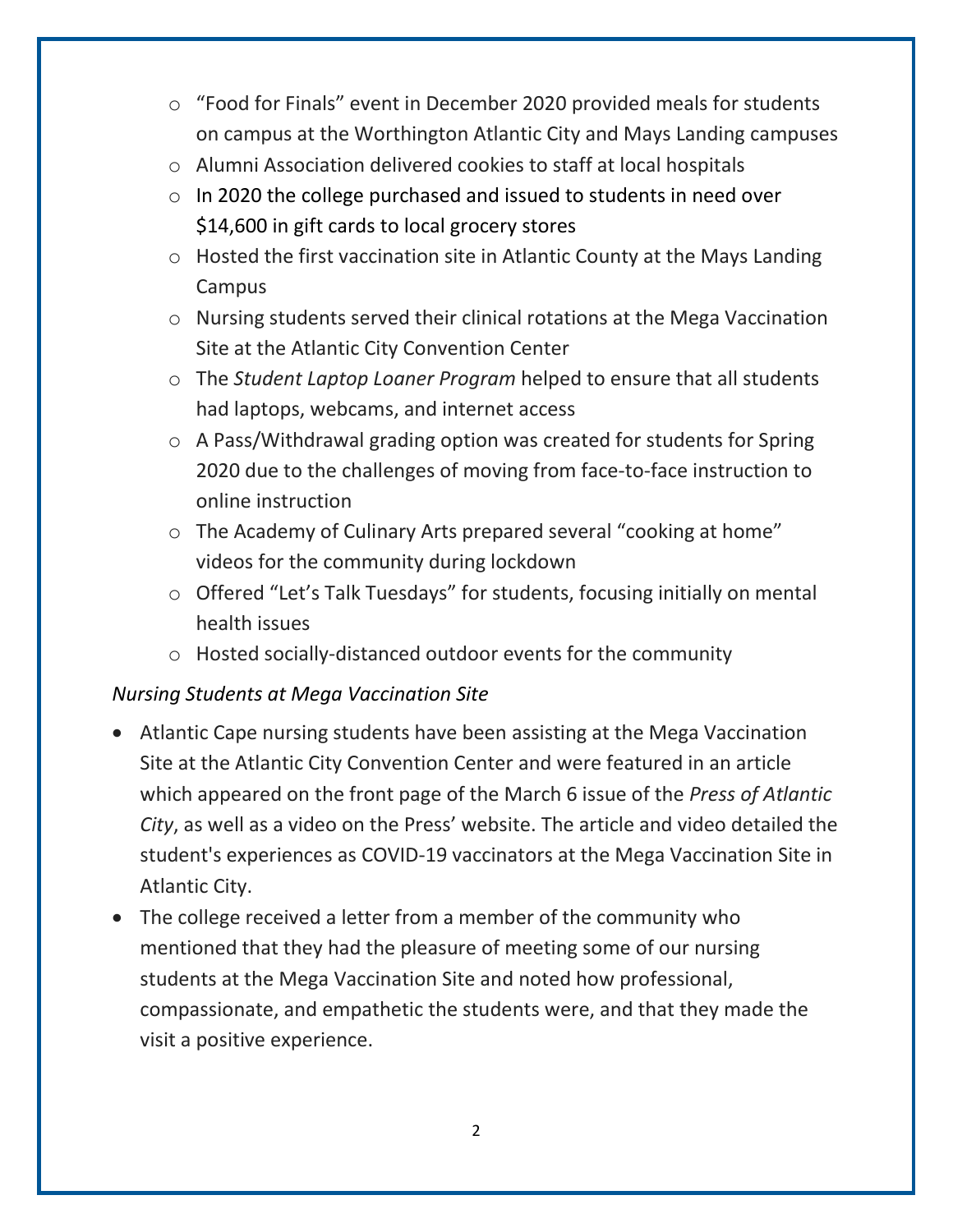# **Community College Month**

• Community College Month will be recognized nationally in April. The primary goal of Community College Month is to increase awareness and understanding of the value and impact of community colleges both locally and nationally through grassroots, localized outreach.

# **New Jersey Offshore Wind Training Challenge**

• Atlantic Cape is applying for the New Jersey Offshore Wind Training Challenge Grant through the New Jersey Economic Development Administration and the Office of the Secretary of Higher Education. If awarded, this grant will provide up to \$3 million is seed funding to establish a Global Wind Organization (GWO) certified Basic Safety and Sea Survival Training program, including a supporting facility addition at the Worthington Atlantic City Campus. This industryrecognized safety credential is required for a number of jobs in the offshore wind industry. Atlantic Cape is the lead applicant on this grant opportunity in partnership with Stockton University, and we are garnering support from union and business leaders.

# **Student Support**

#### *Food Pantry*

- The Food Pantry, in partnership with the Atlantic Cape Community College Education Association (ACCCEA) distributed boxes of food to our students in need on March 9. There are several food distribution events planned this semester, and the theme for this distribution was comfort food.
- The Food Pantries at all three campuses are well-stocked and we continue to fight food insecurity at Atlantic Cape through the pantries and distribution of gift cards to local grocery stores.

#### *Emergency Book Funds*

• As of 3/17/2021, we have awarded a total of \$50,450.00 to aid 121 students in obtaining course materials.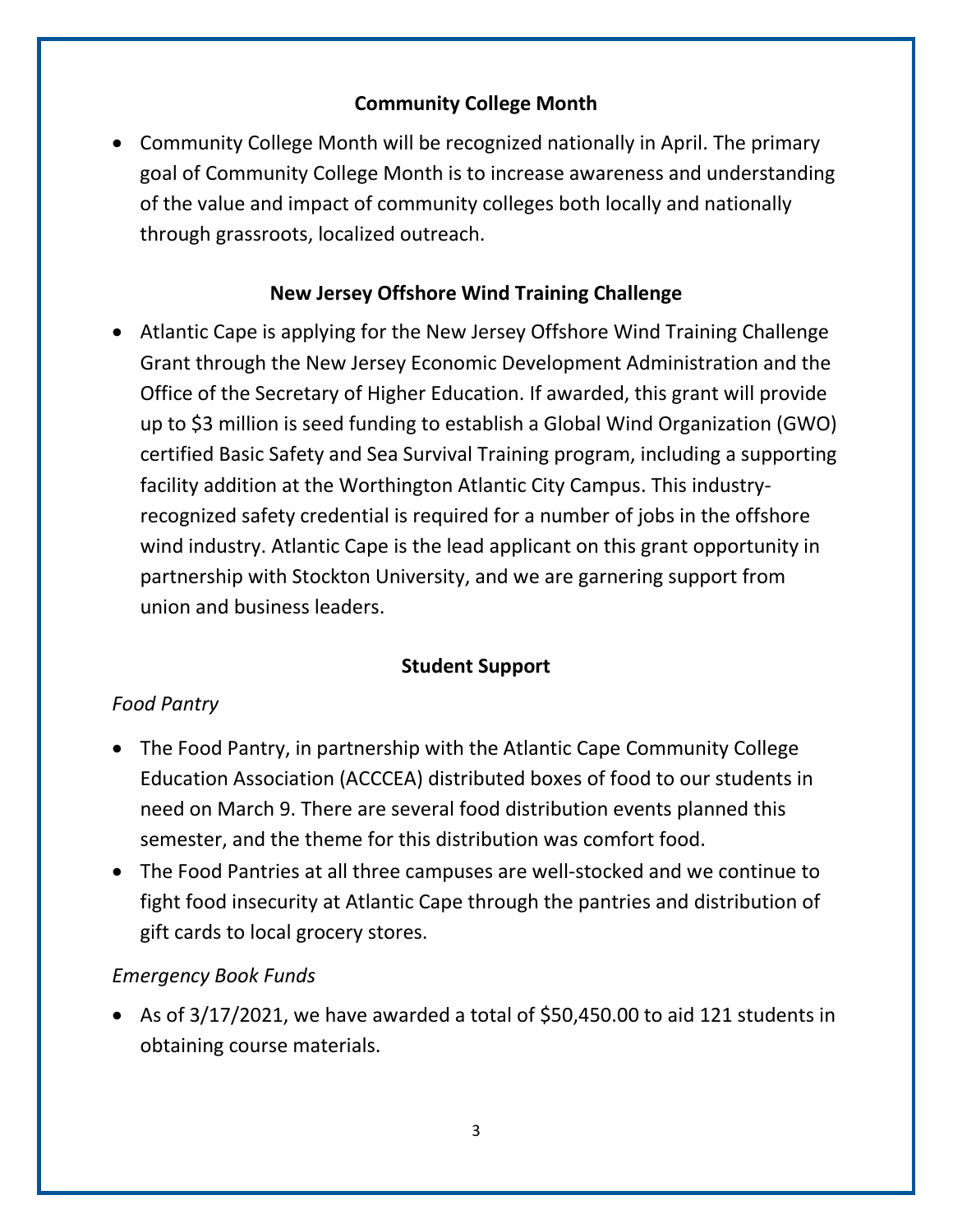**New Jersey Council for the Humanities (NJCH) Democracy Conversation Project**

- Atlantic Cape is one of eight community colleges selected to participate in the *Democracy Conversation Project* based on the merit of a proposal we submitted to NJCH in late January.
- The first event funded through the New Jersey Council for the Humanities Democracy Conversation Project grant will be a virtual discussion panel titled *Youth, Power and Policy*, scheduled for March 24, 5:30-7 PM.
- The focus of the conversation will be the role young people have played in building movements and influencing policy creation from the mid-twentieth century to the present. Attendees and panelists of Youth Power and Policy will be invited to return to *In the Weeds*, a sequel Zoom event set for March 31, 5:30-6:30 PM. This is designed to provide space to dialog about the real-life application of the "big picture" concepts explored in *Youth, Power and Policy*. Those interested in attending *Youth, Power and Policy* must register [here.](https://www.eventbrite.com/e/youth-power-policy-a-dcp-event-tickets-144031340617)
- Dr. Augustine Nigro, Coordinator of Arts & Humanities and Associate Professor of History and Government, will moderate a discussion with the following panelists:
	- o Dr. Ben Dworkin, Director of the Rowan Institute for Public Policy and Citizenship (RIPPAC) at Rowan University.
	- o Yolanda Melville, Esq., President, NAACP NextGen Alumni Leadership Council, Member of the Legal Committee of the NAACP National Board of Directors; Board Member, Atlantic County Coalition for a Safe Community
	- o Alma Albarran Martinez, Atlantic Cape Alumna, Alumni Member of Atlantic Cape's Board of Trustees, Advocate for the Dream Act.
	- o Richard Gibbons, Associate Professor of History and Government
- Aside from funding the virtual programming, the NJCH award will be applied to development of a Library Guide and the purchase of reading resources relative to the theme of *Youth, Power and Policy*.

# **Student Accomplishments**

• Atlantic Cape student Jason Smith took Professor Effie Russell's English Composition II course in 2019, and Professor Russell entered his research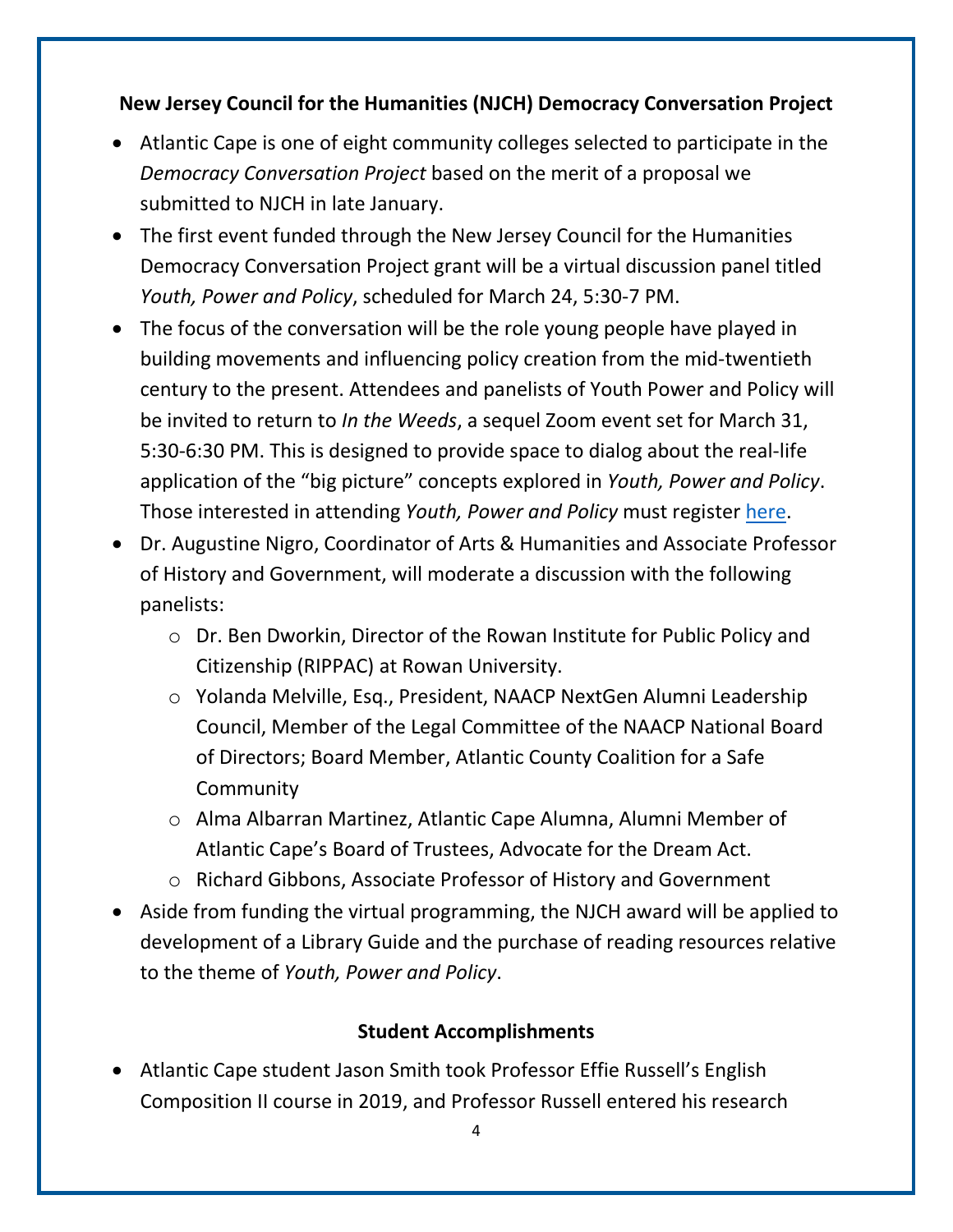paper in a national writing contest with Norton Publishers. We are very proud to report that Norton has published Jason's essay in the textbook *They Say, I Say* by Gerald Graff and Cathy Birkenstein. Norton is an esteemed publisher of academic texts, and this textbook is widely respected and used by English faculty at colleges and universities throughout the United States. In the textbook, the blurb mentions that Jason is a student at Atlantic Cape Community College. Norton gave Jason his copyright and \$300.

#### **Public Relations**

• Dr. Gaba was interviewed on the *NAACP Speaks* radio program on March 2. She discussed the college's response to the pandemic; financial aid opportunities for students, including CCOG, NJ Stars, and scholarships; and workforce training opportunities for the community.

# **Construction Update**

#### *D & K Buildings*

- Renovations in K Building (Academics/Information Technology Services) are completed and staff have moved in.
- Renovations in D Building (Daniel Leeds Hall-Library and Richard Somers Hall-Instructional Technology/Continuing Education) started in October and the targeted completion date is April 30.

# *Public Safety Building*

• The Public Safety Building was demolished and construction of the new building began in February. The targeted completion date is May 14.

#### *Campus Security Camera Project*

- The Security Camera upgrade project is currently underway. This project will increase the total number of surveillance cameras on the three campuses by 152% (from 102 to 257).
- Work at the Cape May County Campus is nearing completion, and work at the Mays Landing Campus has begun with the Worthington Atlantic City Campus to follow.